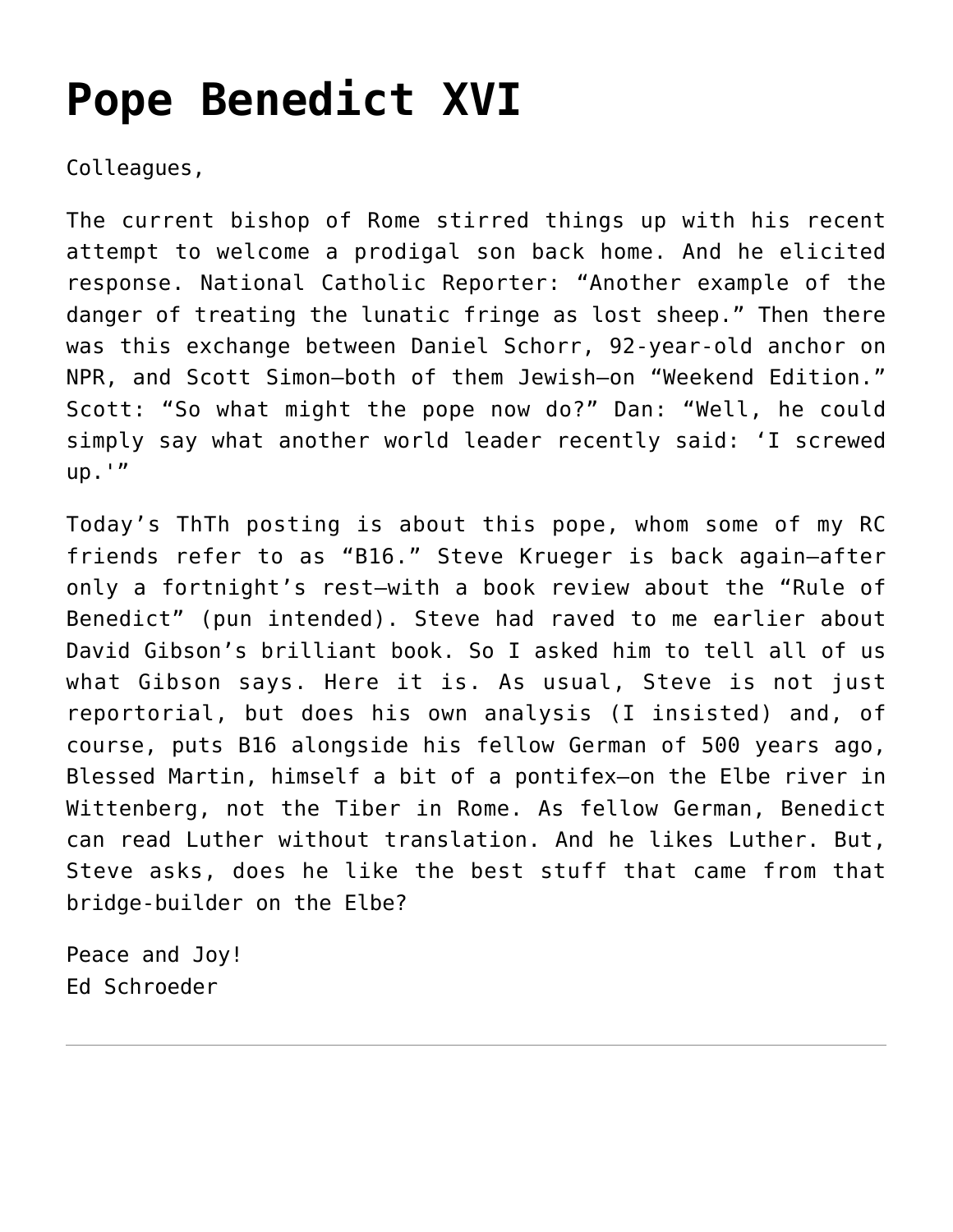## **Review of David Gibson's THE RULE OF BENEDICT XVI AND HIS BATTLE WITH THE MODERN WORLD.**

## **(San Francisco: HarperSanFrancisco, 2006). 390 pp., \$24.95 US.**

When Karol Wojtyla's name was dropped as a "papabile" (a "popeable" candidate) at the second conclave of 1978 which ended up electing him, one Italian cardinal shrugged, "Chi é Bottiglia?" ("Who is Bottiglia?") Wojtyla had been that much a stranger to many of the electors. "Now you know who 'Bottiglia' is," John Paul II would soon tease that prelate as he stepped up to the new pontiff to pay his respects. Indeed, the shadow John Paul II would cast over the next 26 years was larger than life, with little doubt about who the once hardly-known cardinal from Krakow would turn out to be.

John Paul II's successor, the subject of THE RULE OF BENEDICT XVI AND HIS BATTLE WITH THE MODERN WORLD (hereafter RULE), would not have to emerge from such obscurity. David Gibson, whose vitae includes a stint at Vatican Radio during John Paul II's pontificate alongside documentaries for CNN and numerous articles for most of America's top-flight newspapers and magazines, offers in this book his well-documented assessment of Benedict's message and meaning for our time. To be sure, there seemed little question what the Catholic Church and its world were getting with the election of Joseph Ratzinger in the late Roman afternoon on April 19, 2005:

"The cell phone of an aide to Cardinal Cormac Murphy-O'Conner, who was considered something of a progressive, buzzed with a text message. It was from Sir Stephen Wall, formerly public affairs adviser to the cardinal, and it simply said, 'Shit' (p. 9)…Ratzinger was the most polarizing figure in modern Catholicism and there was no middle ground when it came to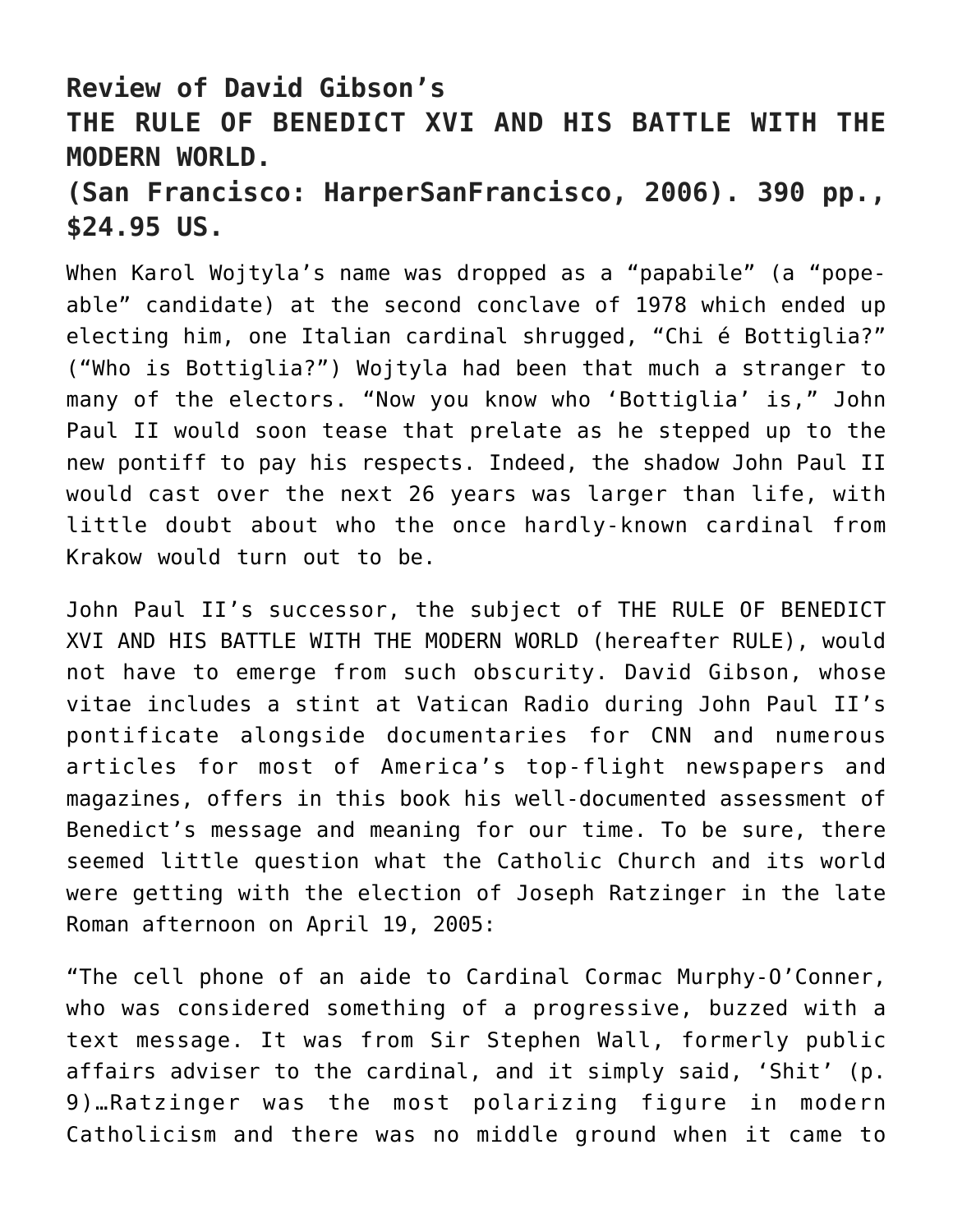opinions on him (p. 11)."

RULE is Gibson's well-rounded attempt to get behind the man whom many had come to know as "God's Rottweiler, Cardinal No, Der Panzerkardinal, the Grand Inquisitor" (p. 6) and whose election was parodied on Italian cell networks. When good Pope John XXIII was elected in 1958, he had spoken to the Roman crowds in extemporaneous Latin and had said, "Hug your children and tell them this hug is from the pope." This time the cell phones were abuzz with the text message, "When you go home, slap your children and tell them this slap is from the pope" (p. 12).

Yet, popular perceptions aside about the man who has claimed the throne of Peter, Gibson's RULE is a major beginning to getting a fix on where Benedict's pontificate will take the church. Gibson feels with his election this pope will not be merely a temporary caretaker. "We are witnessing a struggle for the soul of Catholicism," Gibson says. "That battle has been going on for decades, but the election…brought the conflict to a head" (p. 17). Thus, "understanding Benedict himself is crucial, because his character, as much as his enormous body of theological writings, will set the tone…and will be the key for forecasting how he will act in whatever time remains to his papacy" (p. 17). RULE is about all those things, which makes this volume an important and valuable resource for anyone interested in Catholicism today who is wondering if Joseph Ratzinger would try to reinvent himself as Benedict XVI. Would he emerge in new ways which would be different, more unifying and more tolerant of the many strands of faith and life which comprise the Roman communion and its world?

To the author, a central and key insight into Benedict is his Augustinian home which often runs counter to the prevailing neoscholasticism which the pope finds around him and which seems to inform so much of what the new pontiff believes as core truth.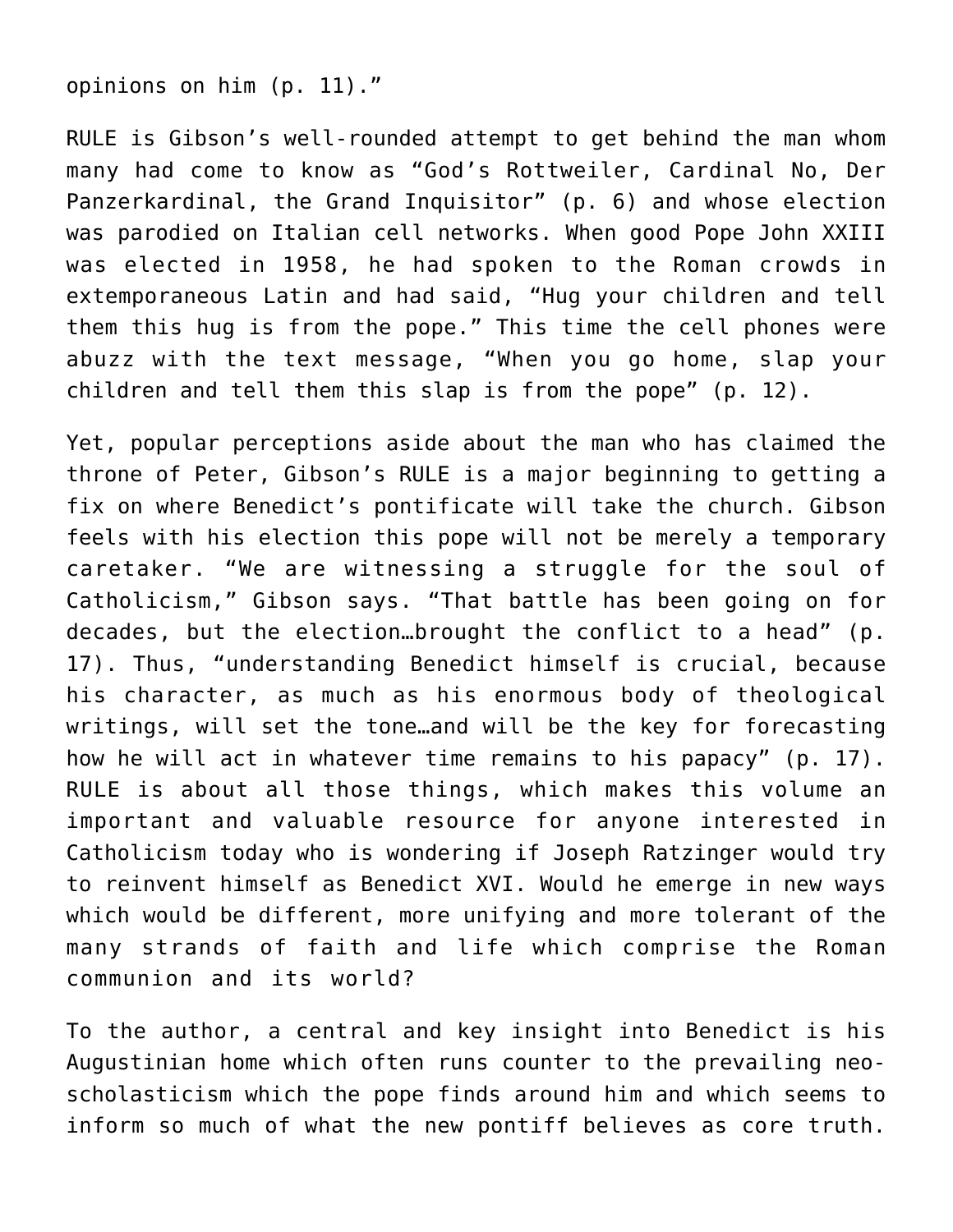"I am a decided Augustinian," Ratzinger has declared, curiously putting him at odds in many ways with even his immediate predecessor whose intellectual home was in Thomism, humanism and personalism (p. 157). This bias to the theology of the 5th century bishop of Hippo and his legacy, according to Gibson, has multiple implications running from Benedict's predilection away from experience to the perfect ideal to his source material for doing theology purely. If you could point to a central theme by which Joseph Ratzinger could always be understood, the grounding in Augustine would be it.

This Augustinian bias is the thread that runs throughout Gibson's eleven chapters which follow, more or less, Ratzinger's chronology from the time of John XXIII and Paul VI to the monumental papacy of John Paul II (Chapters 1 and 2) to the intrigue of the conclave which elected Benedict (Chapters 3 and 4) to the background story of Ratzinger and his Germany from which he emerged (Chapter 5) to the various issues before catholicism today (Chapters 6 to 11). Gibson's book is enriched by a clear presentation of both history and theological movements and insider peeks into the Vatican's machinations, including some of the inside humor which everybody isn't supposed to repeat but does.

For example, commenting on the difference between John Paul II's loosey-goosey liturgical style which embraced expressions of local culture and included tribal liturgical dance and topless nudity by female lectors (pp. 235-238) and Benedict's far more reserved and pristinely proper liturgical style, the joke was, "What is the difference between a terrorist and a liturgist? Answer: Sometimes you can negotiate with a terrorist" (p. 346). Ratzinger has consistently gone on record, while not directly criticizing the actions of his predecessor's globe-trotting celebrations, preferring Gregorian chant and polyphony that Pius X had mandated a century ago as the only forms suitable for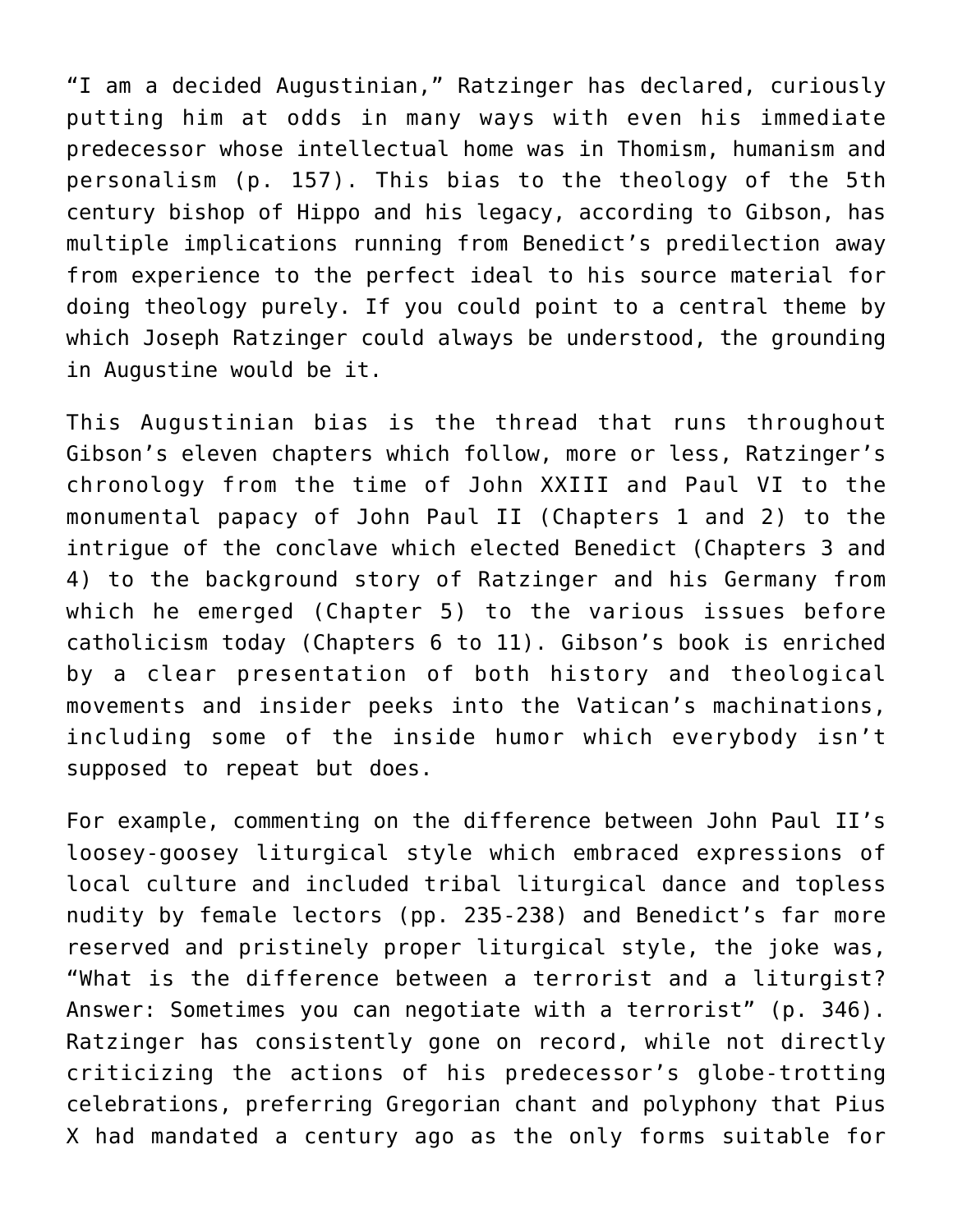worship distinct from "the cult of the banal" (p. 238). "Outside the liturgical setting, classical music, principally the Germanic geniuses of Bach, Beethoven, and Mozart, represents (for Benedict) the cultural standard proper to a Christian sensibility" (pp. 238-239).

The Augustinian theme, for the author, appears in at least three fundamental ways in Benedict XVI's story. First, it shows up in the way Joseph Ratzinger makes sense out of his youth and the sources of faith to which he was and continues to be drawn. Second, the influence appears to govern the pope's ecclesiology or understanding of the church. Third, the inclination to Augustine appears to shape the pontiff's core belief on the meaning of the gospel and how the gospel serves to offer or withhold God's promise for a broken and estranged humanity. Especially on this third subject, Benedict speaks openly about his regard for Luther, especially the Reformer's "pre-Reformation" writings, as well as other Protestant voices (especially Barth's). Nevertheless it is questionable that the gospel which Luther understood as the "happy exchange" ever found its way into Ratzinger's core belief (p. 149). As such, it is reasonable to ask of this pope what is so good about his version of "the good news" as he seeks consciously to exalt Christ by his strategy of diminishing the new pope's own role in public appearances and private gatherings (in stark contrast to the personality cult magnified by his predecessor discussed by Gibson in chapter 8 and titled "Pontifex Maximus, Pontifex Minimus").

On the first influence by the writings of Augustine, Joseph Ratzinger is discussed by Gibson as quintessentially German, complete with the author's penetrating analysis of the "Germanic soul" (Chapter 5). Citing Goethe, RULE says, "The Germans…make everything difficult, both for themselves and for everyone else" (p. 119). Gibson argues how the Germanic quest for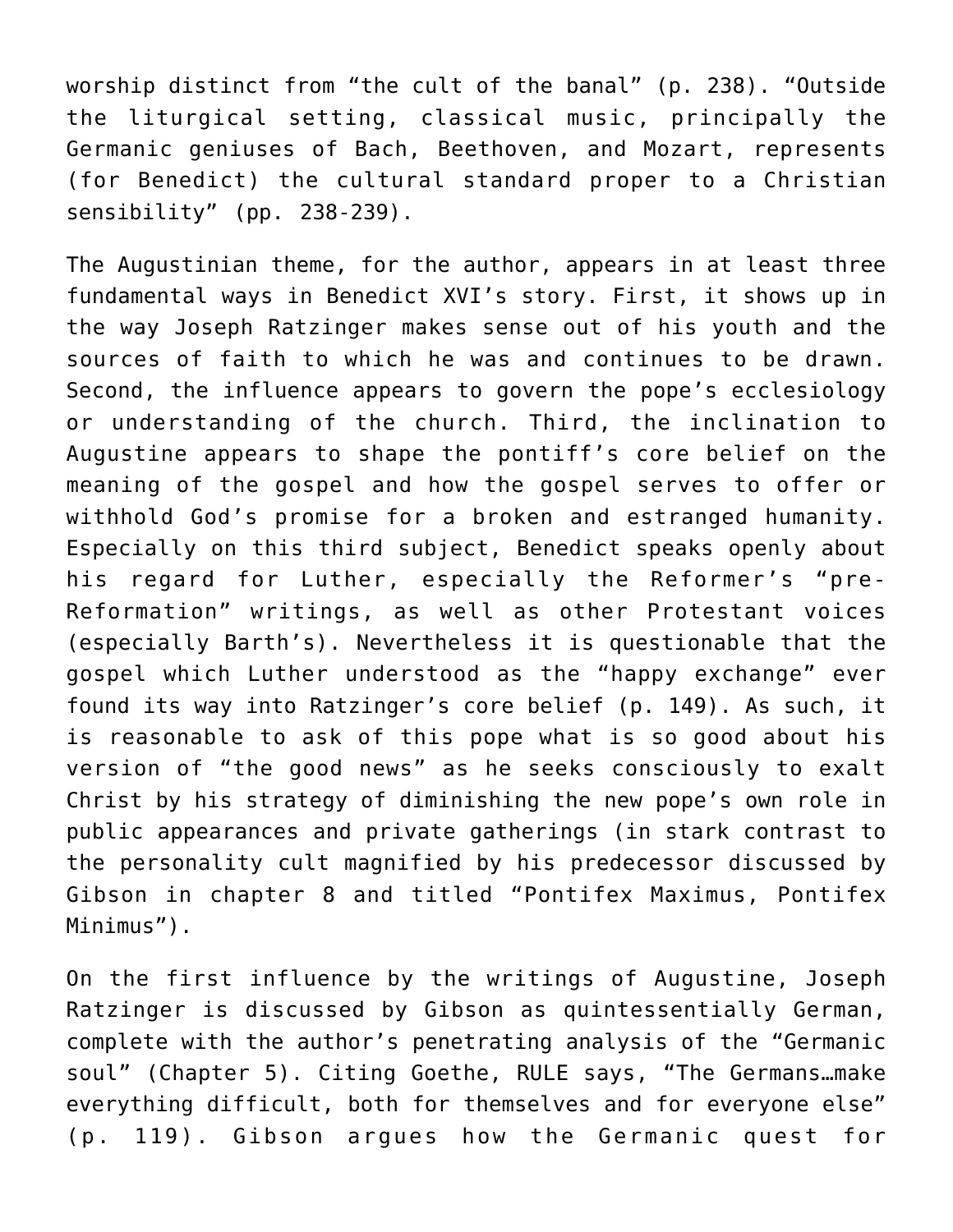"authenticity" and certainty of belief and the sense of betrayal when those beliefs are challenged impacted the young Ratzinger growing up in Bavaria during the tragic epoch of National Socialism. Complete with a historical walk through Germanic history since the first Arian Christians influenced the German tribes, Gibson tries to show how a young, shy boy, always last to be picked for sports contests, found his sense of self in the life of the mind. Born in 1927, Joseph Aloysius Ratzinger was the son of a Bavarian policeman, already in his 50s when the boy was born. The father was a strict disciplinarian who valued an orderly life and for whom the word "no" came easily. Many years later, Ratzinger would reflect, "I always remember, with great affection, the goodness of my father and mother. And for me goodness also means the ability to say, 'no,' because goodness that lets anything go can't be good for another" (p. 128).

At a later time that "no" would become a familiar rejoinder for many teachers and theologians experimenting with new ideas when Ratzinger took the reins of the Sacred Congregation for the Doctrine of the Faith. Similarly, in Gibson's analysis, the studious Ratzinger found the intellectual order he sought in patristics, particularly in studying Augustine (Augustine would become the subject of his first doctoral dissertation), because it gave to the young scholar the perfect Platonic ideal that made sense out of the worldly chaos swirling around him during the war years. "What the Nazi experience seems to have bred in Joseph…was a kind of distancing, a pattern of removing himself from unpleasantness, isolating the pure ideal-of the faith, the church, the family, the nation-from the inevitable corruptions of the world" (p. 137). Gibson adds, "This approach fosters a sense of remoteness in his remembrances, a detachment that may strike many as cold" (p. 137).

Years later, it would be noted that Benedict XVI would characteristically avoid associations that would implicate his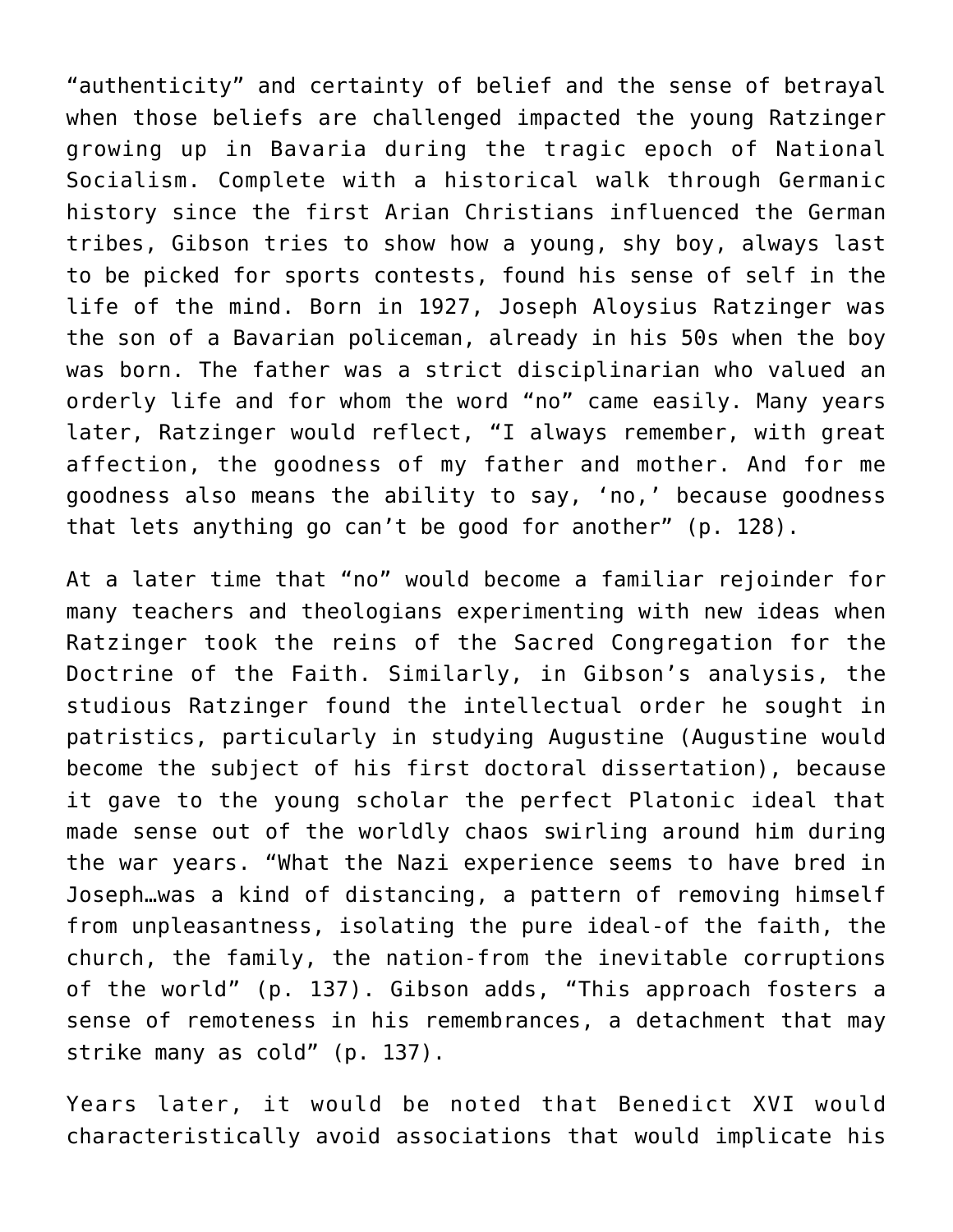world in the terrible chapters of Germany's history vis-à-vis the Jews and others. "One gets the impression that the Third Reich has meaning for Ratzinger today…as an object lesson about church and culture, and only the details consistent with that argument have passed through the filter of his memory…Ratzinger tends to focus on the failings of individuals rather than on perceived defects in the national character" (p. 139). The implication is that Ratzinger continues to live in the isolated and purist world of the Augustinian ideal.

The second influence by the Augustinian bias shows up in the development of Joseph Ratzinger's ecclesiology, that is, his doctrine of the church. The central question is, "Is there a place in the church for the messy, sordid business of sinners and their sins?"

As Joseph Ratzinger was moving through the formative ranks in Germany and was beginning to establish himself as a formidable Catholic thinker in touch with all the new waves of scholarship, he caught the eye of another young Swiss theologian who had become dean of the Catholic theological faculty at Tübingen, Hans Küng. Küng was able to entice the Bavarian "wunderkind" to join him at the flagship university, while both at the same time served as "periti" (a "peritus" is an "expert") to the Council that had been called and became known as Vatican II. As the Council unfolded over four sessions from 1962-1965, two camps of reformers emerged almost in increasingly bitter opposition to each other.

The first group, favored by Ratzinger, saw reform as "ressourcement," that is, a return to the early sources of the faith meant to be faithfully replicated for the renewal of a corrupted modernity (going "backward into the future," p. 164). The second group, favored by Küng and a host of other luminaries (e.g., Karl Rahner), tended to enlist the neo-scholastic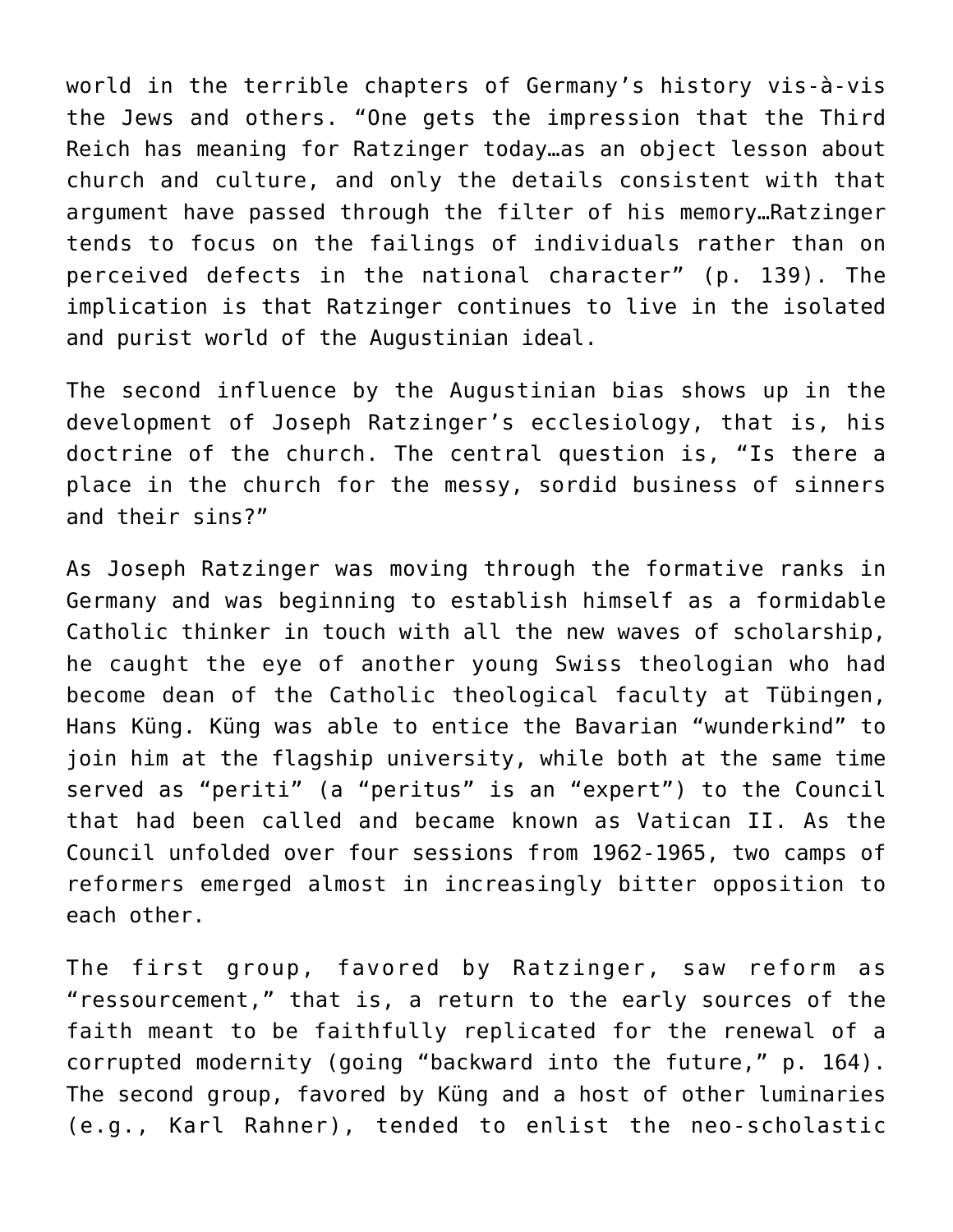perspective and favored "aggiornamento," a jettisoning of the past and opening to modernity's future. By the fourth session, with the "aggiornamento" group clearly in control, Ratzinger's enthusiasm for the Council became dampened and his disposition "dark" (p. 166). Ratzinger's critique was the growing conviction that the Council Fathers were being "taken in by an 'overoptimism'" about modernity (p. 165), concluding "that the strong sense, deriving from Luther, on the theme of sin, was alien to the mainly French authors of the schema (that produced "Gaudium et Spes," the Council's document on the church in the modern world adopted in the final session)," p. 166. Ratzinger went even so far as to criticize "Gaudium et Spes" as "downright Pelagian," a criticism which would recall similar critiques by both St. Augustine and Martin Luther in their respective times.

The issue would recur time and again as Ratzinger later rose to become Archbishop of Munich in 1977, receiving his cardinal's biretta from Pope Paul VI in 1978. Gibson tracks out how, as his power and influence increased, Ratzinger would press his views of a purer church in a corrupted modern world toward his coreformers of Vatican II. The long list of those whom Cardinal Ratzinger would "correct" began with his scathing critique of his old colleague, Küng, whose acclaimed ON BEING A CHRISTIAN was blasted by Ratzinger. Worse yet, Ratzinger, about whom Küng said "he felt stabbed in the back," was instrumental in collaborating in Rome's eventual condemnation of Küng's work in 1979 (all without a formal hearing), p. 177. In 1981, John Paul II asked Cardinal Ratzinger to take over the Sacred Congregation of the Doctrine of the Faith and, in Ratzinger's own words, the rubric would be, "The Christian believer is a simple person; bishops should protect the faith of these little people against the power of intellectuals" (p. 185).

From Marxist Liberation theology to a host of other perceived assaults, just what was it about the nature of the church for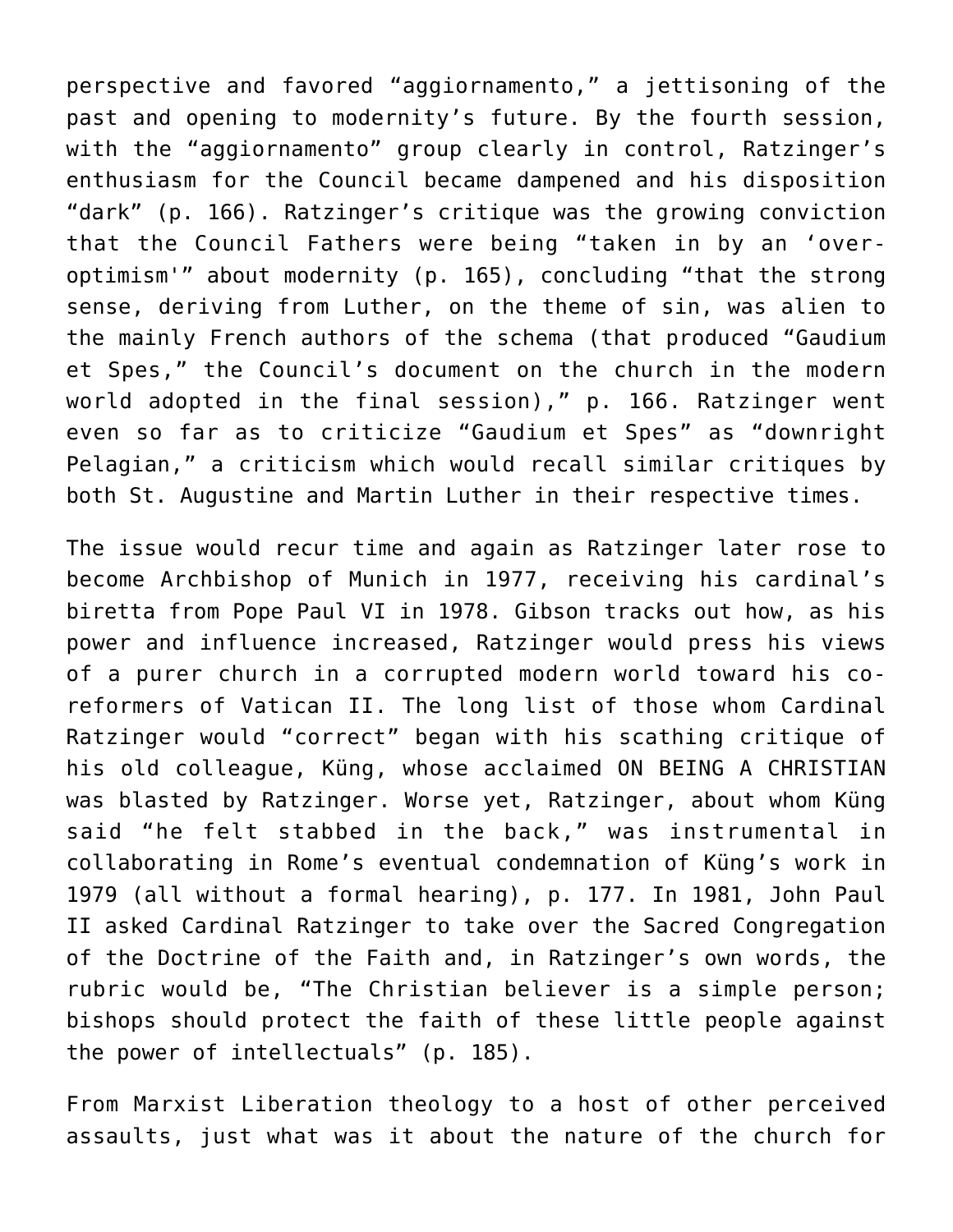Benedict that needed protecting? Gibson's diagnosis includes the pope's understanding of a church which reflected the perfect loving Christ. In Benedict's inaugural encyclical, "Deus Caritas Est" ("God is love"), according to Gibson, "Benedict's thinking follows on the Augustinian view that the church is 'the moon that does not shine with its own light, but reflects the light of Christ the sun.' Thus in Benedict's Platonic cosmos, Christ is the ideal, and the church is the image of that ideal. From that perspective, one cannot change something in the reflection without distorting the original image, in this case Christ, who is God" (p. 362). The author wonders, however, "This near-total equivalency between Christ and the church-the Catholic Church, in Benedict's view, being the church par excellence-is, for one thing, a theological stretch" (p. 363). What makes it a stretch especially is its challenge concerning who, in fact, Christ would be for sinners? A foe or a friend? Do sinners have a place in the church or is the church a de facto "invisible" one of a Platonic ideal (a notion roundly criticized ironically by Melanchthon in articles VII and VIII of the Apology of the Augsburg Confession)?

The question raises the third Augustinian issue, that of christology and the doctrine of salvation which surrounds Christ. What kind of gospel is Benedict, in fact, prepared to proclaim to the world of modernity? It is interesting that while Benedict appears willing to share Lutheran anti-Pelagian concerns first fleshed out by Augustine in the doctrine of original sin, stressing the gracious giftedness of faith (and critiquing any effort of the human will to save itself), for Benedict faith seems to center around the pristine church itself represented most purely by its bishops. "In subsequent talks (talks following "Deus Caritas Est"), Benedict made more explicit than ever his belief that the true Church is most perfectly represented by the Catholic bishops, who preserve and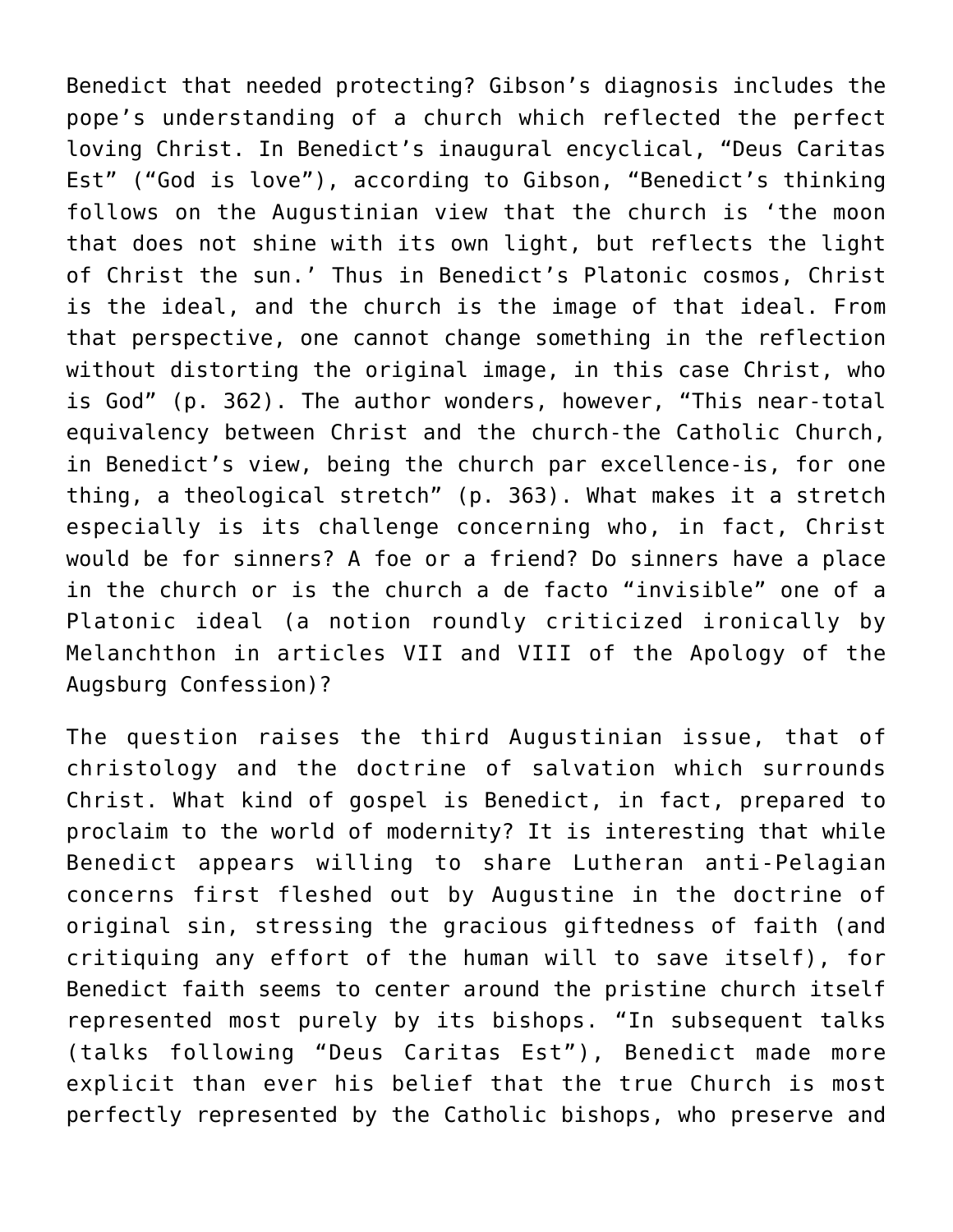pronounce the truth of Christ because they are to be considered 'the privileged place of the action and transmission of the Holy Spirit'…Through apostolic succession, Christ comes to us: He speaks to us in the word of the apostles and their successors; he acts in the sacraments through their hands; our gaze is enveloped in his gaze and makes us feel loved, received into God's heart" (p. 363).

On belief Benedict adds, "No one believes purely on his own. We always believe in and with the Church…We must, in a manner of speaking, let ourselves fall into the communion of the faith, of the Church. Believing is, in itself, a Catholic act: it is a participation in this great certitude that is present in the living subject of the Church" (p. 363). To Benedict it would seem, the church and Christ are virtually one and the same. Yet, the question remains, while the church is, indeed, described as "the Body of Christ," is the Christ of the church of any use for human sinners and their sins?

One would hope that such a Christ would be that Christ who takes what we all deserve under judgment as his own and gifts to us what he alone deserves for our own, the promising message of Luther's gospel about the "happy exchange." But "gospel" for Benedict seems to mean something else. Benedict has gone on record as suspicious of the very term "good news" or "Froh-Botschaft" which he sees as modernity's curved-in term for selfaffirmation. "There are quite dramatic words of judgment in the Gospel that can really make one shudder," the pope points out. "We really ought not to stifle them. The Lord himself in the Gospel obviously sees no contradiction between the message of judgment and the good news" (p. 321). For Augustine, the gospel was the message of God's love without the New Testament questions about the meaning of the cross. The bishop of Hippo was working on other things. The medievals, on the other hand, took up the subject of the cross all over again and it became